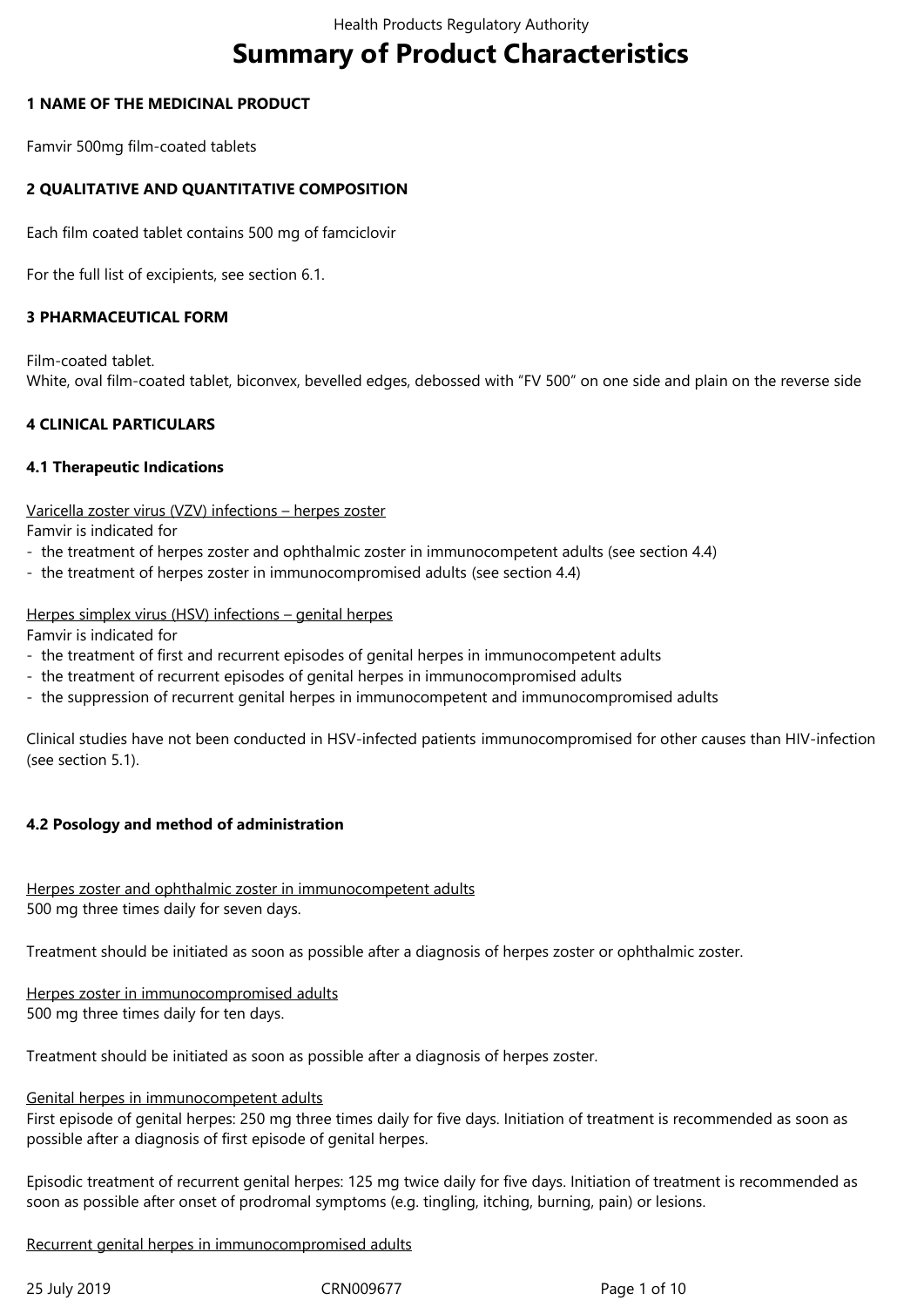Episodic treatment of recurrent genital herpes: 500 mg twice daily for seven days. Initiation of treatment is recommended as soon as possible after onset of prodromal symptoms (e.g. tingling, itching, burning, pain) or lesions.

# Suppression of recurrent genital herpes in immunocompetent adults

250 mg twice daily. Suppressive therapy should be discontinued after a maximum of 12 months of continuous antiviral therapy to reassess recurrence frequency and severity. The minimum period of reassessment should include two recurrences. Patients who continue to have significant disease may restart suppressive therapy.

Suppression of recurrent genital herpes in immunocompromised adults 500 mg twice daily.

# Patients with renal impairment

Because reduced clearance of penciclovir is related to reduced renal function, as measured by creatinine clearance, special attention should be given to doses in patients with impaired renal function. Dose recommendations for adult patients with renal impairment are provided in Table 1.

Table 1 Dose recommendations for adult patients with renal impairment

| Indication and nominal dose regimen       | <b>Creatinine clearance</b><br>[m]/min] | <b>Adjusted</b><br>dose<br>regimen                          |
|-------------------------------------------|-----------------------------------------|-------------------------------------------------------------|
| Herpes zoster in immunocompetent adults   |                                         |                                                             |
| 500 mg three times daily for 7 days       | $\geq 60$                               | 500 mg<br>three<br>times<br>daily for<br>7 days             |
|                                           | 40 to 59                                | 500 mg<br>twice<br>daily for<br>7 days                      |
|                                           | 20 to 39                                | 500 mg<br>once<br>daily for<br>7 days                       |
|                                           | $< 20$                                  | 250 mg<br>once<br>daily for<br>7 days                       |
|                                           | Haemodialysis patients                  | 250 mg<br>following<br>each<br>dialysis<br>during<br>7 days |
| Herpes zoster in immunocompromised adults |                                         |                                                             |
| 500 mg three times daily for 10 days      | $\geq 60$                               | 500 mg<br>three<br>times<br>daily for<br>10 days            |
|                                           | 40 to 59                                | 500 mg<br>twice<br>daily for<br>10 days                     |
|                                           | 20 to 39                                | 500 mg<br>once<br>daily for<br>10 days                      |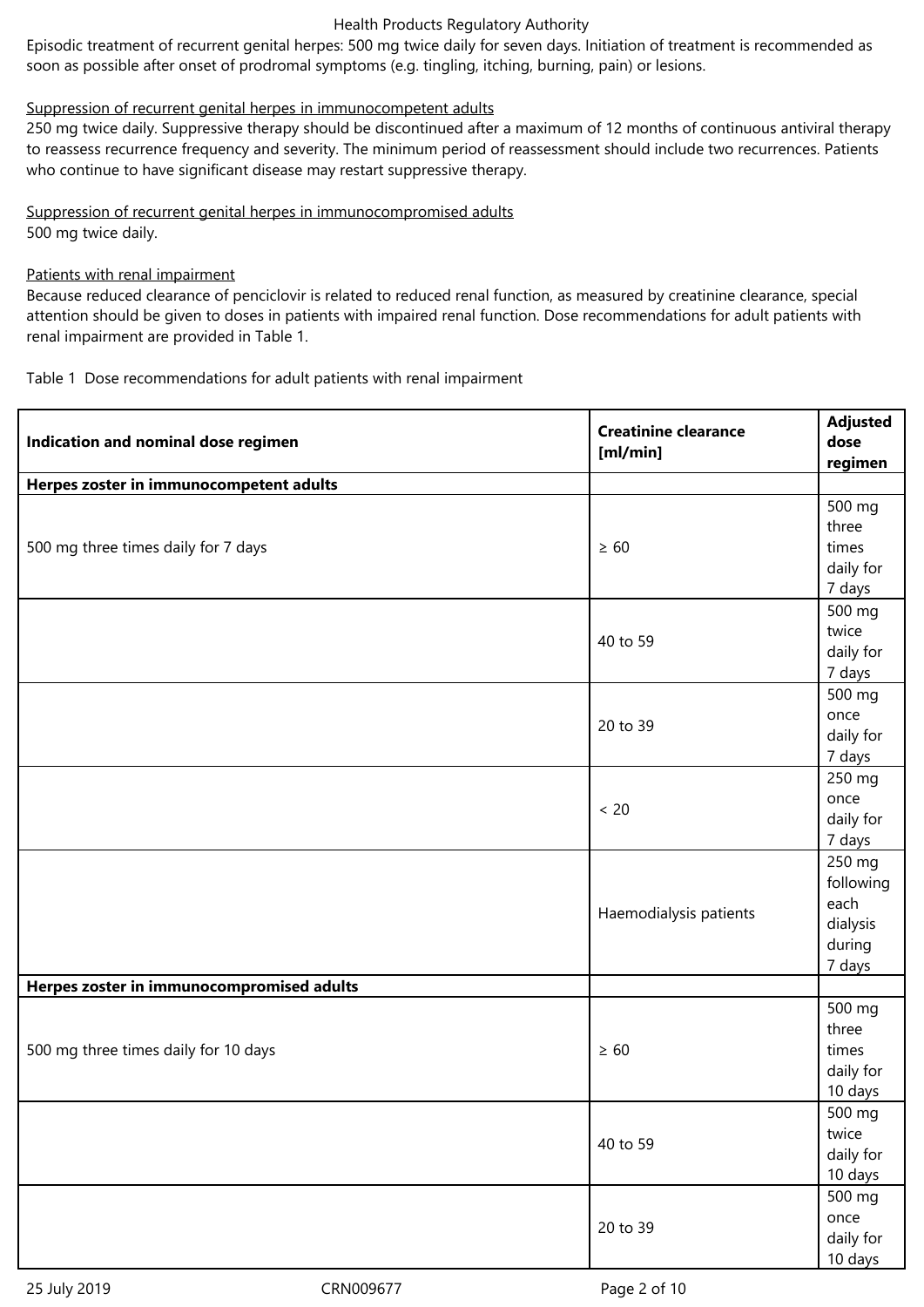|                                                                                                | < 20                   | 250 mg<br>once<br>daily for<br>10 days                       |
|------------------------------------------------------------------------------------------------|------------------------|--------------------------------------------------------------|
|                                                                                                | Haemodialysis patients | 250 mg<br>following<br>each<br>dialysis<br>during<br>10 days |
| Genital herpes in immunocompetent adults - first episode of genital herpes                     |                        |                                                              |
| 250 mg three times daily for 5 days                                                            | $\geq 40$              | 250 mg<br>three<br>times<br>daily for<br>5 days              |
|                                                                                                | 20 to 39               | 250 mg<br>twice<br>daily for<br>5 days                       |
|                                                                                                | < 20                   | 250 mg<br>once<br>daily for<br>5 days                        |
|                                                                                                | Haemodialysis patients | 250 mg<br>following<br>each<br>dialysis<br>during<br>5 days  |
| Genital herpes in immunocompetent adults - episodic treatment of<br>recurrent genital herpes   |                        |                                                              |
| 125 mg twice daily for 5 days                                                                  | $\geq 20$              | 125 mg<br>twice<br>daily for<br>5 days                       |
|                                                                                                | < 20                   | 125 mg<br>once<br>daily for<br>5 days                        |
|                                                                                                | Haemodialysis patients | 125 mg<br>following<br>each<br>dialysis<br>during<br>5 days  |
| Genital herpes in immunocompromised adults - episodic treatment of<br>recurrent genital herpes |                        |                                                              |
| 500 mg twice daily for 7 days                                                                  | $\geq 40$              | 500 mg<br>twice<br>daily for<br>7 days                       |
|                                                                                                | 20 to 39               | 500 mg<br>once<br>daily for<br>7 days                        |
|                                                                                                | < 20                   | 250 mg<br>once<br>daily for                                  |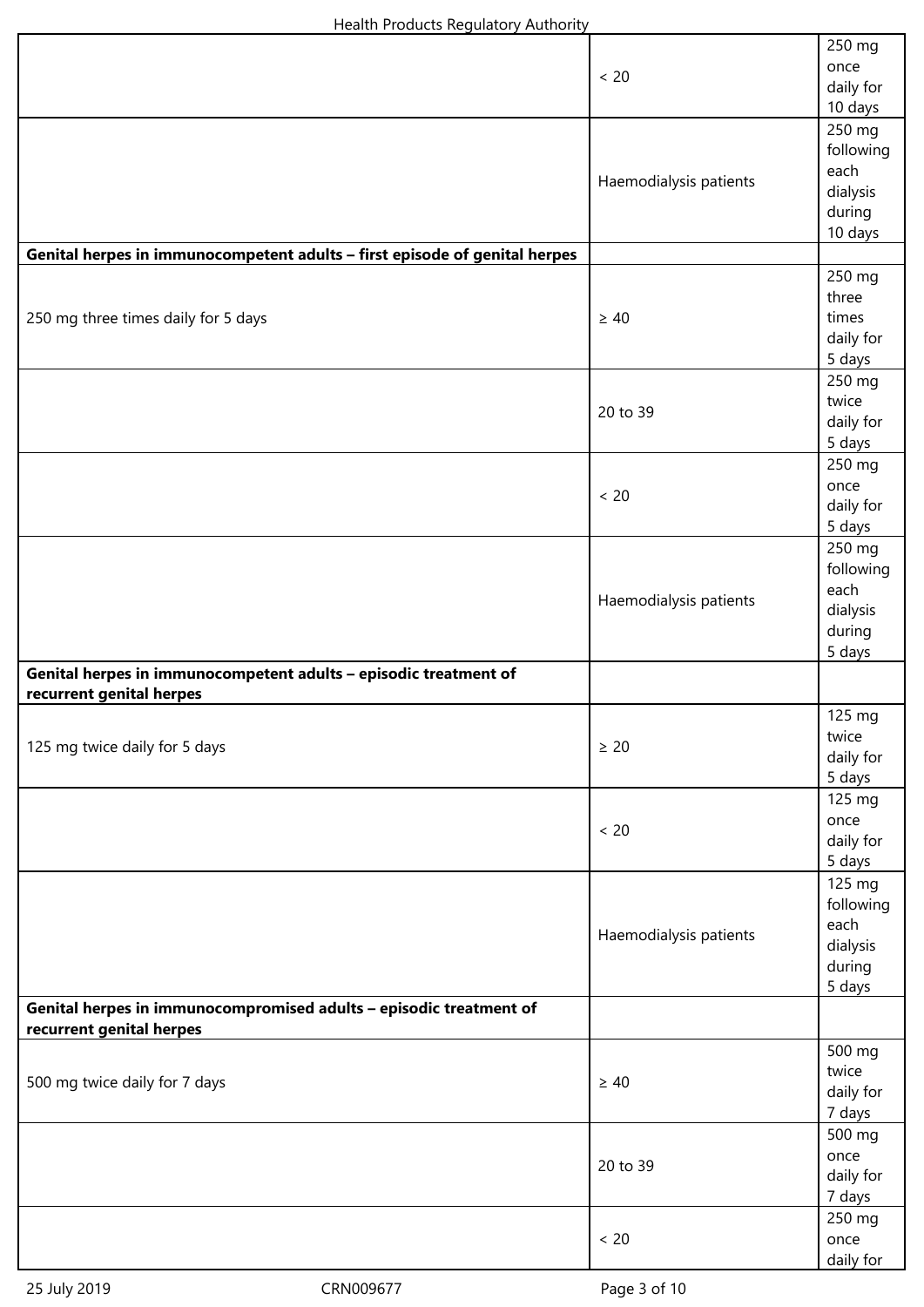|                                                                     |                        | 7 days                      |
|---------------------------------------------------------------------|------------------------|-----------------------------|
|                                                                     |                        | 250 mg<br>following<br>each |
|                                                                     | Haemodialysis patients | dialysis                    |
|                                                                     |                        | during                      |
|                                                                     |                        | 7 days                      |
| Suppression of recurrent genital herpes in immunocompetent adults   |                        |                             |
|                                                                     |                        | 250 mg                      |
| 250 mg twice daily                                                  | $\geq 40$              | twice                       |
|                                                                     |                        | daily                       |
|                                                                     |                        | 125 mg                      |
|                                                                     | 20 to 39               | twice                       |
|                                                                     |                        | daily                       |
|                                                                     | $< 20$                 | 125 mg<br>once daily        |
|                                                                     |                        | 125 mg                      |
|                                                                     |                        | following                   |
|                                                                     | Haemodialysis patients | each                        |
|                                                                     |                        | dialysis                    |
| Suppression of recurrent genital herpes in immunocompromised adults |                        |                             |
|                                                                     | $\geq 40$              | 500 mg                      |
| 500 mg twice daily                                                  |                        | twice                       |
|                                                                     |                        | daily                       |
| 20 to 39                                                            |                        | 500 mg                      |
|                                                                     |                        | once daily                  |
| $< 20$                                                              |                        | 250 mg                      |
|                                                                     |                        | once daily                  |
| Haemodialysis patients                                              |                        | 250 mg                      |
|                                                                     |                        | following<br>each           |
|                                                                     |                        |                             |
|                                                                     |                        | dialysis                    |

# Patients with renal impairment on haemodialysis

Since 4 h haemodialysis resulted in up to 75% reduction in plasma penciclovir concentrations, famciclovir should be administered immediately following dialysis. The recommended dose regimens for haemodialysis patients are included in Table 1.

#### Patients with hepatic impairment

No dose adjustment is required in patients with mild or moderate hepatic impairment. No data are available for patients with severe hepatic impairment (see sections 4.4 and 5.2).

#### Elderly ( $\geq 65$  years)

Dose modification is not required unless renal function is impaired.

# Paediatric population:

The safety and efficacy of famciclovir in children and adolescents aged less than 18 years have not been established. Currently available data are described in sections 5.1 and 5.2.

#### Method of administration

Famvir can be taken without regard to meals (see section 5.2).

# **4.3 Contraindications**

Hypersensitivity to the active substance or to any of the excipients listed in section 6.1. Hypersensitivity to penciclovir.

# **4.4 Special warnings and precautions for use**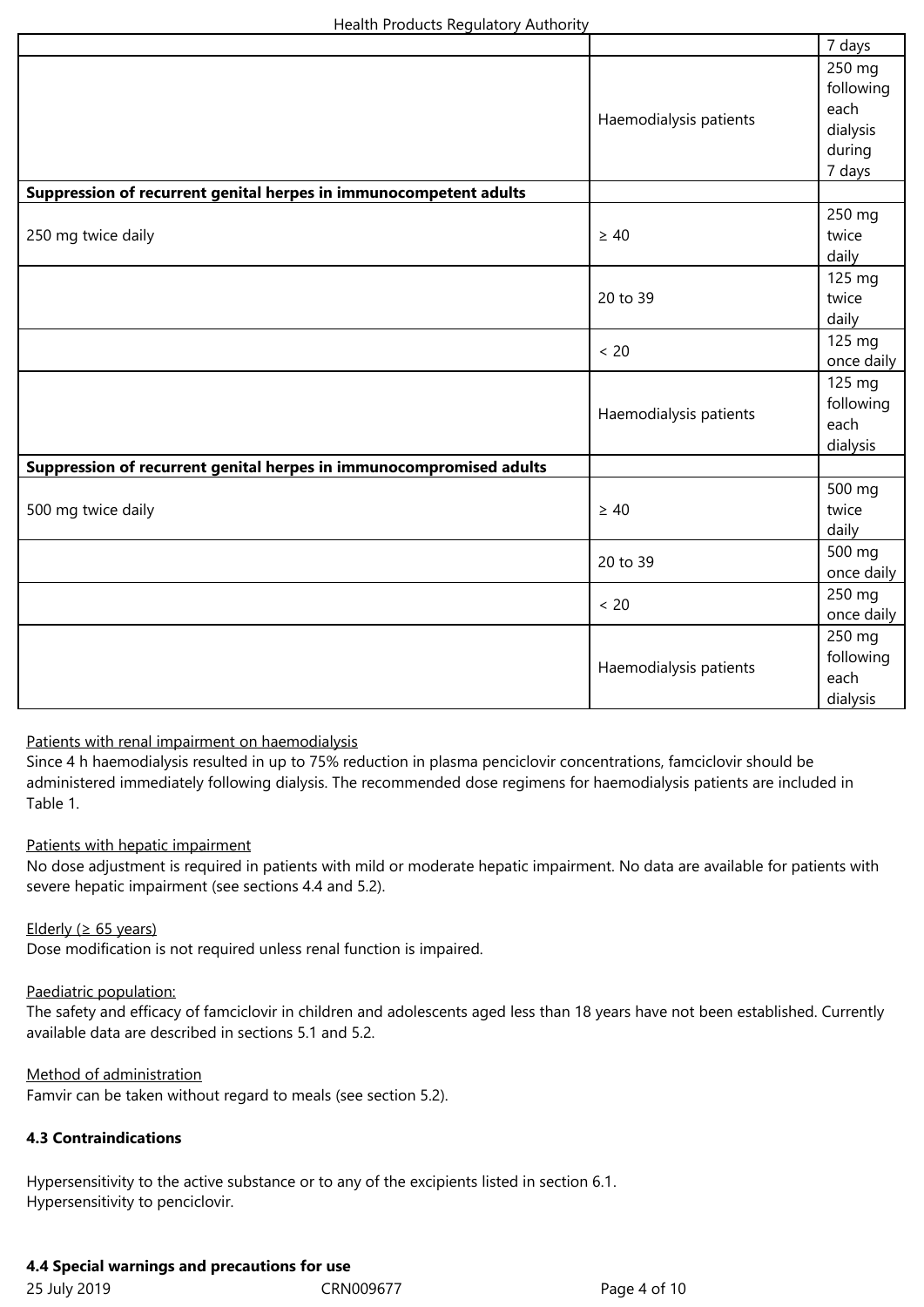#### Use in patients with renal impairment

In patients with impaired renal function dose adjustment is necessary (see sections 4.2 and 4.9).

#### Use in patients with hepatic impairment

Famciclovir has not been studied in patients with severe hepatic impairment.Conversion of famciclovir to its active metabolite penciclovir may be impaired in these patients resulting in lower penciclovir plasma concentrations, and thus a decrease of efficacy of famciclovir may occur.

### Use for zoster treatment

Clinical response should be closely monitored, particularly in immunocompromised patients. Consideration should be given to intravenous antiviral therapy when response to oral therapy is considered insufficient.

Patients with complicated herpes zoster, i.e. those with visceral involvement, disseminated zoster, motor neuropathies, encephalitis and cerebrovascular complications should be treated with intravenous antiviral therapy. Moreover, immunocompromised patients with ophthalmic zoster or those with a high risk for disease dissemination and visceral organ involvement should be treated with intravenous antiviral therapy.

# Transmission of genital herpes

Patients should be advised to avoid intercourse when symptoms are present even if treatment with an antiviral has been initiated. During suppressive treatment with antiviral agents, the frequency of viral shedding is significantly reduced. However, transmission is still possible. Therefore, in addition to therapy with famciclovir, it is recommended that patients use safer sex practices.

# **4.5 Interaction with other medicinal products and other forms of interactions**

Effects of other medicinal products on famciclovir No clinically significant interactions have been identified.

Concurrent use of probenecid may result in increased plasma concentrations of penciclovir, the active metabolite of famciclovir, by competing for elimination.

Therefore, patients receiving famciclovir at a dose of 500 mg three times daily co-administered with probenecid, should be monitored for toxicity. If patients experience severe dizziness, somnolence, confusion or other central nervous system disturbances, a dose reduction of famciclovir to 250 mg three times daily may be considered.

Famciclovir needs aldehyde oxidase to be converted into penciclovir, its active metabolite. Raloxifen has been shown to be a potent inhibitor of this enzyme *in vitro*. Co-administration of raloxifene could affect the formation of penciclovir and thus the efficacy of famciclovir. When raloxifen is co-administered with famciclovir the clinical efficacy of the antiviral therapy should be monitored.

#### **4.6 Fertility, pregnancy and lactation**

#### Women of child-bearing potential

There are no data supporting any special recommendations in women of child-bearing potential. Patients with genital herpes should be advised to avoid intercourse when symptoms are present even if treatment has been initiated. It is recommended that patients use safer sex practice (see section 4.4).

#### **Pregnancy**

There is a limited amount of data (less than 300 pregnancy outcomes) from the use of famciclovir in pregnant women. Based on these limited amounts of information, the cumulative analysis of both prospective and retrospective pregnancy cases did not provide evidence indicating that the product causes any specific foetal defect or congenital anomaly. Animal studies have not shown any embryotoxic or teratogenic effects with famciclovir or penciclovir (the active metabolite of famciclovir). Famciclovir should only be used during pregnancy when the potential benefits of treatment outweigh the potential risks.

#### Breast-feeding

It is unknown whether famciclovir is excreted in human breast milk. Animal studies have shown excretion of penciclovir in breast milk. If the woman's condition mandates treatment with famciclovir, discontinuation of breast-feeding may be considered.

25 July 2019 CRN009677 Page 5 of 10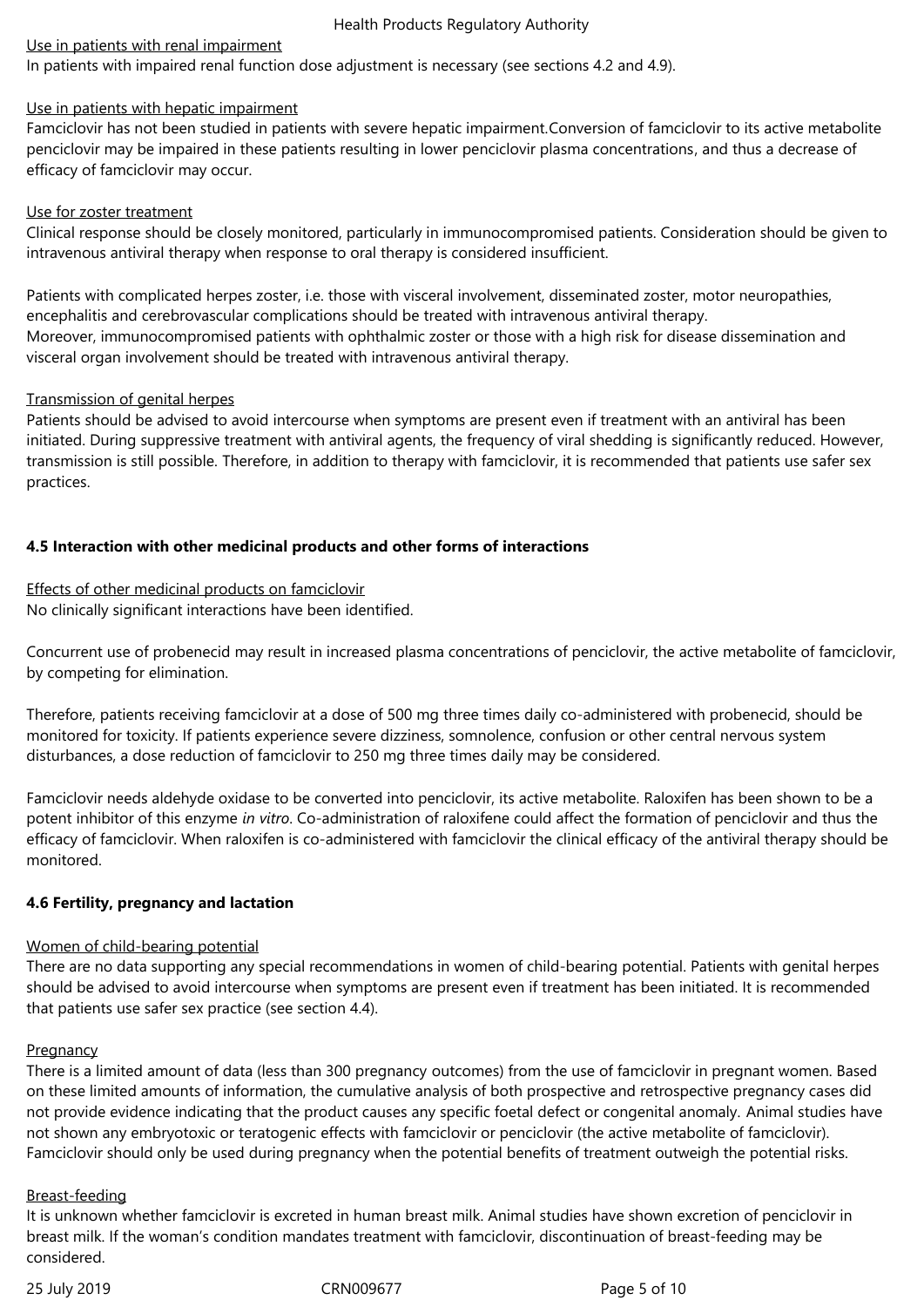# **Fertility**

Clinical data do not indicate an impact of famciclovir on male fertility following long-term treatment at an oral dose of 250 mg twice daily (see section 5.3).

# **4.7 Effects on ability to drive and use machines**

No studies on the effects on the ability to drive and use machines have been performed. However, patients who experience dizziness, somnolence, confusion or other central nervous system disturbances while taking Famvir should refrain from driving or operating machinery.

# **4.8 Undesirable effects**

Headache and nausea have been reported in clinical studies. These were generally mild or moderate in nature and occurred at a similar incidence in patients receiving placebo treatment. All other adverse reactions were added during postmarketing.

The pooled global placebo or active controlled clinical trials (n=2326 for Famvir arm) were retrospectively reviewed to obtain a frequency category for all adverse reactions mentioned below. The following table specifies the estimated frequency of adverse reactions based on all the spontaneous reports and literature cases that have been reported for Famvir since its introduction to the market.

Adverse reactions (Table 2) are ranked under headings of frequency, using the following convention: very common ( $\geq 1/10$ ); common (≥ 1/100 to < 1/10); uncommon (≥ 1/1,000 to < 1/100); rare (≥ 1/10,000 to < 1/1,000); very rare (< 1/10,000), not known (cannot be estimated from available data).

# **Table 2 Adverse reactions from clinical trials and post-marketing spontaneous reports**

| <b>Blood and lymphatic system disorders</b>                                          |              |                                                                                                                                              |
|--------------------------------------------------------------------------------------|--------------|----------------------------------------------------------------------------------------------------------------------------------------------|
|                                                                                      | Rare:        | Thrombocytopenia.                                                                                                                            |
| <b>Psychiatric disorders</b>                                                         |              |                                                                                                                                              |
|                                                                                      | Uncommon:    | Confusional state (predominantly in the elderly).                                                                                            |
|                                                                                      | Rare:        | Hallucinations.                                                                                                                              |
| Nervous system disorders                                                             |              |                                                                                                                                              |
|                                                                                      | Very common: | Headache.                                                                                                                                    |
|                                                                                      | Common:      | Dizziness.                                                                                                                                   |
|                                                                                      | Uncommon     | Somnolence (predominantly in the elderly).                                                                                                   |
|                                                                                      | Not known    | Seizure*.                                                                                                                                    |
| <b>Cardiac disorders</b><br>Rare: Palpitations.<br><b>Gastrointestinal disorders</b> |              |                                                                                                                                              |
|                                                                                      | Common:      | Nausea, vomiting, abdominal pain, diarrhoea.                                                                                                 |
| <b>Hepatobiliary disorders</b>                                                       |              |                                                                                                                                              |
|                                                                                      | Common:      | Abnormal liver function tests.                                                                                                               |
|                                                                                      | Rare:        | Cholestatic jaundice.                                                                                                                        |
| Immune system disorders                                                              |              |                                                                                                                                              |
|                                                                                      | Not known    | Anaphylactic shock*, anaphylactic reaction*.                                                                                                 |
| Skin and subcutaneous tissue disorders                                               |              |                                                                                                                                              |
|                                                                                      | Common:      | Rash, pruritus.                                                                                                                              |
|                                                                                      | Uncommon:    | Angioedema (e.g. face oedema, eyelid oedema, periorbital<br>oedema, pharyngeal oedema), urticaria.                                           |
|                                                                                      | Not known    | Serious skin reactions* (e.g. erythema multiforme,<br>Stevens-Johnson Syndrome, Toxic Epidermal Necrolysis),<br>Hypersensitivity vasculitis. |

\*Adverse drug reactions reported from post-marketing experience with Famvir via spontaneous case reports and literature cases which have not been reported in clinical trials. Because these adverse drug reactions have been reported voluntarily from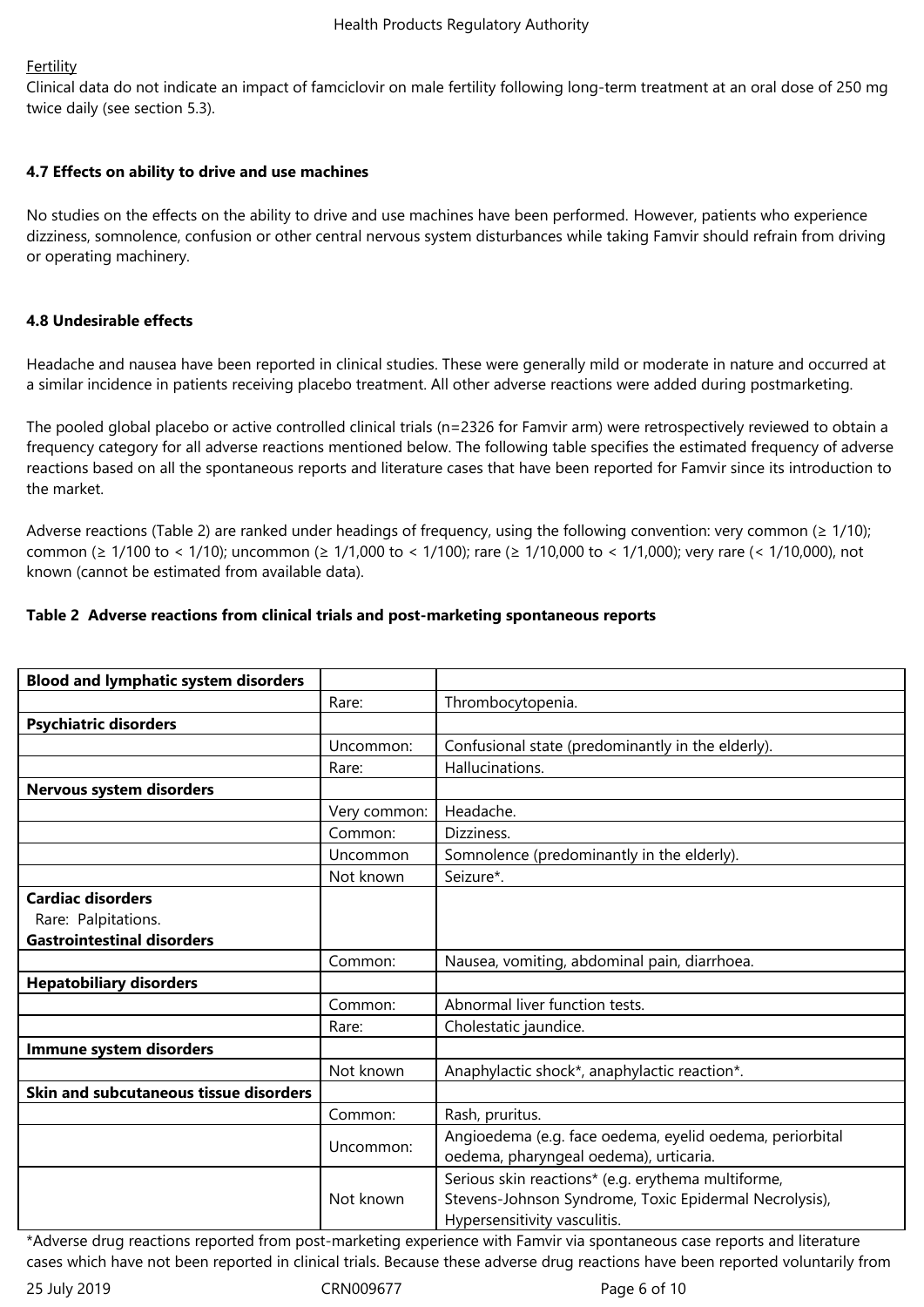Overall, adverse reactions reported from clinical studies with immunocompromised patients were similar to those reported in the immunocompetent population. Nausea, vomiting and abnormal liver function tests were reported more frequently, especially at higher doses.

# Reporting of suspected adverse reactions

Reporting suspected adverse reactions after authorisation of the medicinal product is important. It allows continued monitoring of the benefit/risk balance of the medicinal product. Healthcare professionals are asked to report any suspected adverse reactions via HPRA Pharmacovigilance, Earlsfort Terrace, IRL - Dublin 2; Tel: +353 1 6764971; Fax: +353 1 6762517. Website: www.hpra.ie; E-mail: medsafety@hpra.ie.

# **4.9 Overdose**

Overdos[e experience](http://www.hpra.ie/) with fa[mciclovir is limited. In](mailto:medsafety@hpra.ie) the event of an overdose supportive and symptomatic therapy should be given as appropriate. Acute renal failure has been reported rarely in patients with underlying renal disease where the famciclovir dose has not been appropriately reduced for the level of renal function. Penciclovir is dialysable; plasma concentrations are reduced by approximately 75% following 4 h haemodialysis.

# **5 PHARMACOLOGICAL PROPERTIES**

# **5.1 Pharmacodynamic properties**

Pharmacotherapeutic group: Nucleosides and nucleotides excluding reverse transcriptase inhibitors, ATC code: J05AB09

#### *Mechanism of action*

Famcicloviris the oral prodrug of penciclovir. Famciclovir is rapidly converted *in vivo* into penciclovir, which has *in vitro* activity against herpes simplex viruses (HSV types 1 and 2), varicella zoster virus (VZV), Epstein-Barr virus and cytomegalovirus.

The antiviral effect of orally administered famciclovirhas been demonstrated in several animal models: this effect is due to *in vivo* conversion to penciclovir. In virus-infected cells the viral thymidine kinase (TK) phosphorylates penciclovir to a monophosphate form that, in turn, is converted to penciclovir triphosphate by cellular kinases. This triphosphate inhibits viral DNA chain elongation by competitive inhibition with deoxyguanosine triphosphate for incorporation into the growing viral DNA, thus halting virus replication of viral DNA. Penciclovir triphosphate has an intracellular half-life of 10 hours in HSV-1-, 20 hours in HSV-2- and 7 hours in VZV-infected cells grown in culture. In uninfected cells treated with penciclovir, concentrations of penciclovir-triphosphate are only barely detectable. Hence the probability of toxicity to mammalian host cells is low and uninfected cells are unlikely to be affected by therapeutic concentrations of penciclovir.

#### *Resistance*

Like aciclovir, penciclovir resistance is associated with mutations principally in the thymidine kinase (TK) gene resulting in deficiency or altered substrate specificity of this enzyme, and to a much lesser extent in the DNA polymerase gene. Most aciclovir-resistant HSV and VZV clinical isolates are also resistant to penciclovir, but cross-resistance is not universal

Results from 11 worldwide clinical studies involving penciclovir (topical or intravenous formulations) or famciclovir in immunocompetent or immunocompromised patients, including studies of up to 12 months treatment with famciclovir, have shown a small overall frequency of penciclovir resistant isolates: 0.2% (2/913) in immunocompetent patients and 2.1% (6/288) in immunocompromised patients. The resistant isolates were mostly found at the start of treatment or in a placebo group, with resistance occurring on or after treatment with famciclovir or penciclovir only in two immunocompromised patients.

#### *Clinical efficacy*

In placebo-controlled and active-controlled studies both in immunocompetent and immunocompromised patients with uncomplicatedherpes zoster, famciclovir was effective in the resolution of lesions. In an active-controlled clinical study, famciclovir was shown to be effective in the treatment of ophthalmic zoster in immunocompetent patients.

Efficacy of famciclovir in immunocompetent patients with first episode of genital herpes was shown in three active-controlled studies. Two placebo-controlled studies in immunocompetent patients and one-active controlled study in HIV-infected patients with recurrent genital herpes showed that famciclovir was effective.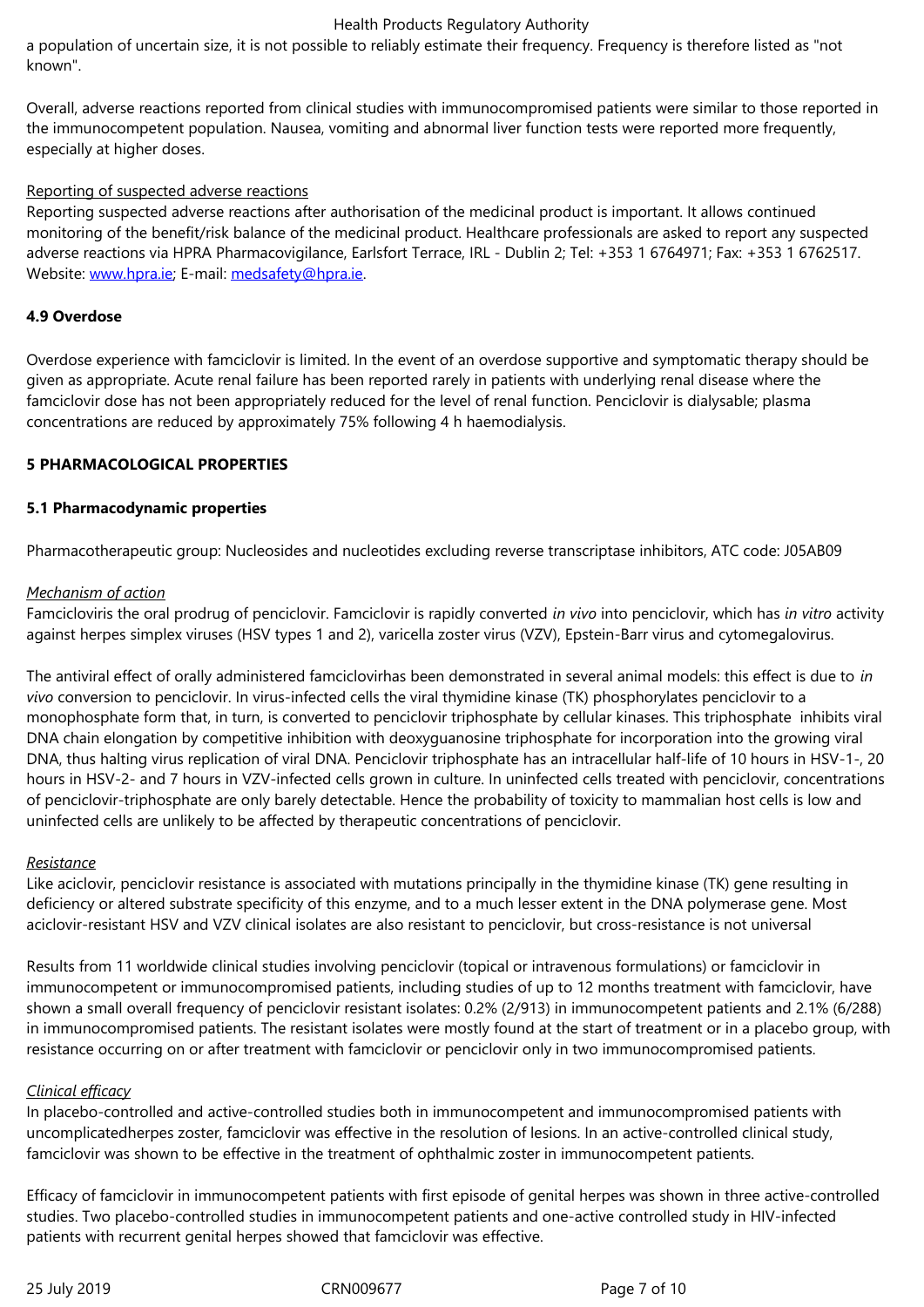Two placebo-controlled 12-month studies in immunocompetent patients with recurrent genital herpes showed that famciclovir-treated patients had a significant reduction of recurrences as compared to placebo-treated patients. Placebo-controlled and uncontrolled studies of up to 16 weeks duration showed that famciclovir was effective in the suppression of recurrent genital herpes in HIV-infected patients; the placebo-controlled study showed that famciclovir significantly decreased the proportion of days of both symptomatic and asymptomatic HSV shedding.

### *Paediatric population*

FamciclovirF experimental oral granules were evaluated in 169 paediatric patients 1 month to ≤12 years of age. One hundred of these patients were 1 to ≤12 years of age and were treated with famciclovir oral granules (doses ranged from 150 mg to 500 mg) either twice (47 patients with herpes simplex virus infections) or three times (53 patients with chickenpox) daily for 7 days. The remaining 69 patients (18 patients 1 to ≤12 months, 51 patients 1 to ≤12 years) participated in single-dose pharmacokinetic and safety studies using famciclovir oral granules (doses ranged from 25 mg to 500 mg). Famciclovir weight-based doses were selected to provide penciclovir systemic exposures similar to the penciclovir systemic exposures observed in adults after administration of 500 mg famciclovir. None of these studies comprised a control group; therefore a conclusion on the efficacy of the investigated regimens is not possible. The safety profile was similar to that seen in adults. However, systemic drug exposure in infants < 6 months of age was low, thus precluding any assessment of famciclovir's safety in this age group.

# **5.2 Pharmacokinetic properties**

# General characteristics

#### *Absorption*

Famciclovir is the oral prodrug of the antivirally active compound penciclovir. Following oral administration, famciclovir is rapidly and extensively absorbed and converted to penciclovir. Bioavailability of penciclovir after oral administration of famciclovir was 77%. Mean peak plasma concentration of penciclovir, following a 125 mg, 250 mg, 500 mg and 750 mg oral dose of famciclovir, was 0.8 microgram/ml, 1.6 micrograms/ml, 3.3 micrograms/ml and 5.1 micrograms/ml, respectively, and occurred at a median time of 45 minutes post-dose.

Plasma concentration-time curves of penciclovir are similar following single and repeat (t.i.d. and b.i.d.) dosing, indicating that there is no accumulation of penciclovir on repeated dosing with famciclovir.

The extent of systemic availability (AUC) of penciclovir from oral famciclovir is unaffected by food.

#### *Distribution*

Penciclovir and its 6-deoxy precursor are poorly (< 20%) bound to plasma proteins.

#### *Metabolism and elimination*

Famciclovir is eliminated principally as penciclovir and its 6-deoxy precursor, which are excreted in urine. No unchanged famciclovir has been detected in urine. Tubular secretion contributes to the renal elimination of penciclovir.

The terminal plasma half-life of penciclovir after both single and repeat dosing with famciclovir was approximately 2 hours.

Evidence from preclinical studies has shown no potential for induction of cytochrome P450 enzymes and inhibition of CYP3A4.

# Characteristics in special populations

#### *Patients with herpes zoster infection*

Uncomplicated herpes zoster infection does not significantly alter the pharmacokinetics of penciclovir measured after the oral administration of famciclovir. The terminal plasma half-life of penciclovir in patients with herpes zoster was 2.8 h and 2.7 h, respectively, after single and repeated dosing of famciclovir.

#### *Subjects with renal impairment*

The apparent plasma clearance, renal clearance, and plasma elimination rate constant of penciclovir decreased linearly with reductions in renal function, both after single and repeated dosing. Dose adjustment is necessary in patients with renal impairment (see section 4.2).

*Subjects with hepatic impairment*

25 July 2019 CRN009677 Page 8 of 10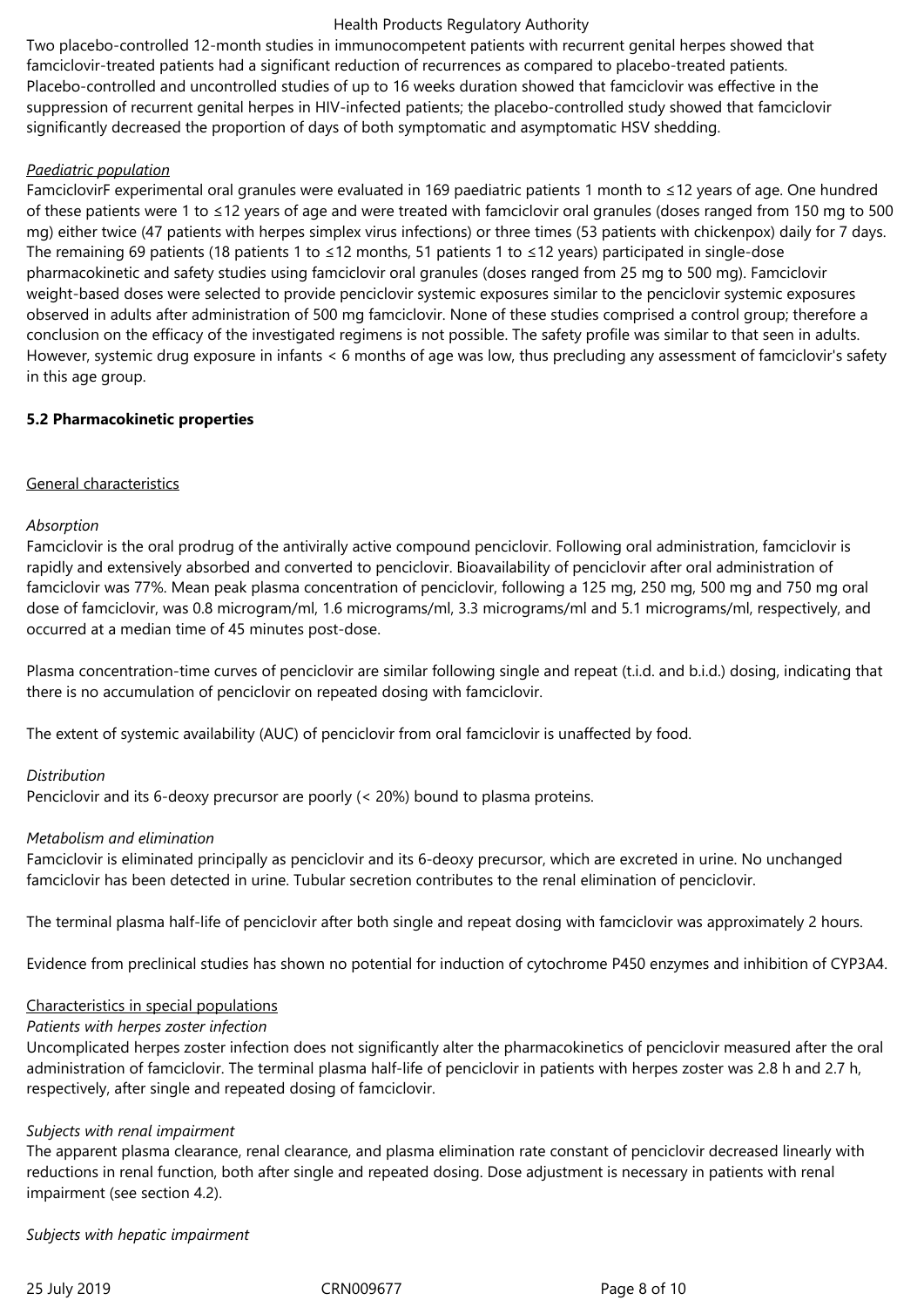Mild and moderate hepatic impairment had no effect on the extent of systemic availability of penciclovir following oral administration of famciclovir. No dose adjustment is recommended for patients with mild and moderate hepatic impairment (see sections 4.2 and 4.4). The pharmacokinetics of penciclovir have not been evaluated in patients with severe hepatic impairment. Conversion of famciclovir to the active metabolite penciclovir may be impaired in these patients resulting in lower penciclovir plasma concentrations, and thus possibly a decrease of efficacy of famciclovir.

# *Paediatric population*

Repeated oral dosing of famciclovir (250 or 500 mg three times daily) to paediatric patients (6-11 years) infected with hepatitis B did not have a notable effect on the pharmacokinetics of penciclovir compared to single dose data. There was no accumulation of penciclovir.In children (1-12 years) with herpes simplex virus infection or chickenpox given single oral doses of famciclovir (see section 5.1), the apparent clearance of penciclovir increased with body weight in a nonlinear manner. The plasma elimination half-life of penciclovir tended to decrease with decreasing age, from an average of 1.6 hours in the patients aged 6-12 years to 1.2 hours in patients aged 1-<2 years.

# *Elderly (≥ 65 years)*

Based on cross-study comparisons, the mean penciclovir AUC was about 30% higher and penciclovir renal clearance about 20% lower after oral administration of famciclovir in older volunteers (65‑79 years) compared to younger volunteers. Partly this difference may be due to differences in renal function between the two age groups. No dose adjustment based on age is recommended unless renal function is impaired (see section 4.2).

# *Gender*

Small differences in renal clearance of penciclovir between females and males have been reported and were attributed to gender differences in renal function. No dose adjustment based on gender is recommended.

# **5.3 Preclinical safety data**

#### General toxicity

Studies on safety pharmacology and repeated dose toxicity reveal no special hazard for humans.

### **Genotoxicity**

Famciclovir was not found to be genotoxic in a comprehensive battery of *in vivo* and *in vitro* tests designed to detect gene mutation, chromosomal damage and repairable damage to DNA. Penciclovir, in common with other substances of this class, has been shown to cause mutations/chromosomal, aberrations in human lymphocytes and in the L5178Y mouse lymphoma assay at concentrations at least 25-fold to 100-fold, respectively higher than the maximum concentration reached in human plasma after a single oral famciclovir dose of 1500 mg. Penciclovir was negative in the bacterial Ames test and there was no evidence of increased DNA repair *in vitro*.

Penciclovir caused an increased incidence of micronuclei in mouse bone marrow in vivo when administered intravenously at doses highly toxic to bone marrow ( $\geq$  500 mg/kg corresponding to  $\geq$  810 times the maximum human dose based on body surface area conversion).

# **Carcinogenicity**

At high doses in female rats, there was an increased incidence of mammary adenocarcinoma, a tumour commonly observed in the strain of rats used in the carcinogenicity study. There was no effect on the incidence of neoplasia in male rats treated at doses up to 240 mg/kg/day (corresponding to a 38.4 mg/kg human equivalent dose or 1.3-fold of the highest recommended total daily dose of 1500 mg famciclovir or a patient of 50 kg body weight) or in mice of either sex at doses up to 600 mg/kg/day (correspondingto a 48 mg/kg human equivalent dose or 1.6-fold of the highest recommended total daily dose).

#### Reproductive toxicity

Impaired fertility (including histopathological changes in the testis, altered sperm morphology, reduced sperm concentration and motility, and reduced fertility) was observed in male rats after 10 weeks of dosing at 500 mg/kg/day (corresponding to a 80 mg/kg human equivalent dose or 2.7-fold ofthe highest recommended total daily dose). Furthermore, testicular toxicity was noted in the general toxicity studies. This finding was reversible and has also been observed with other substances of this class. Animal studies did not indicate any negative effect on female fertility at doses up to 1000 mg/kg/day (corresponding to a 160 mg/kg human equivalent dose or 5.3-fold of the highest recommended total daily dose).

Embryofetal development studies showed no evidence of adverse effects at oral doses of famciclovir andintravenous doses of penciclovir corresponding to 0.7- to 5.3- fold of the highest recommended total daily dose of famciclovir.